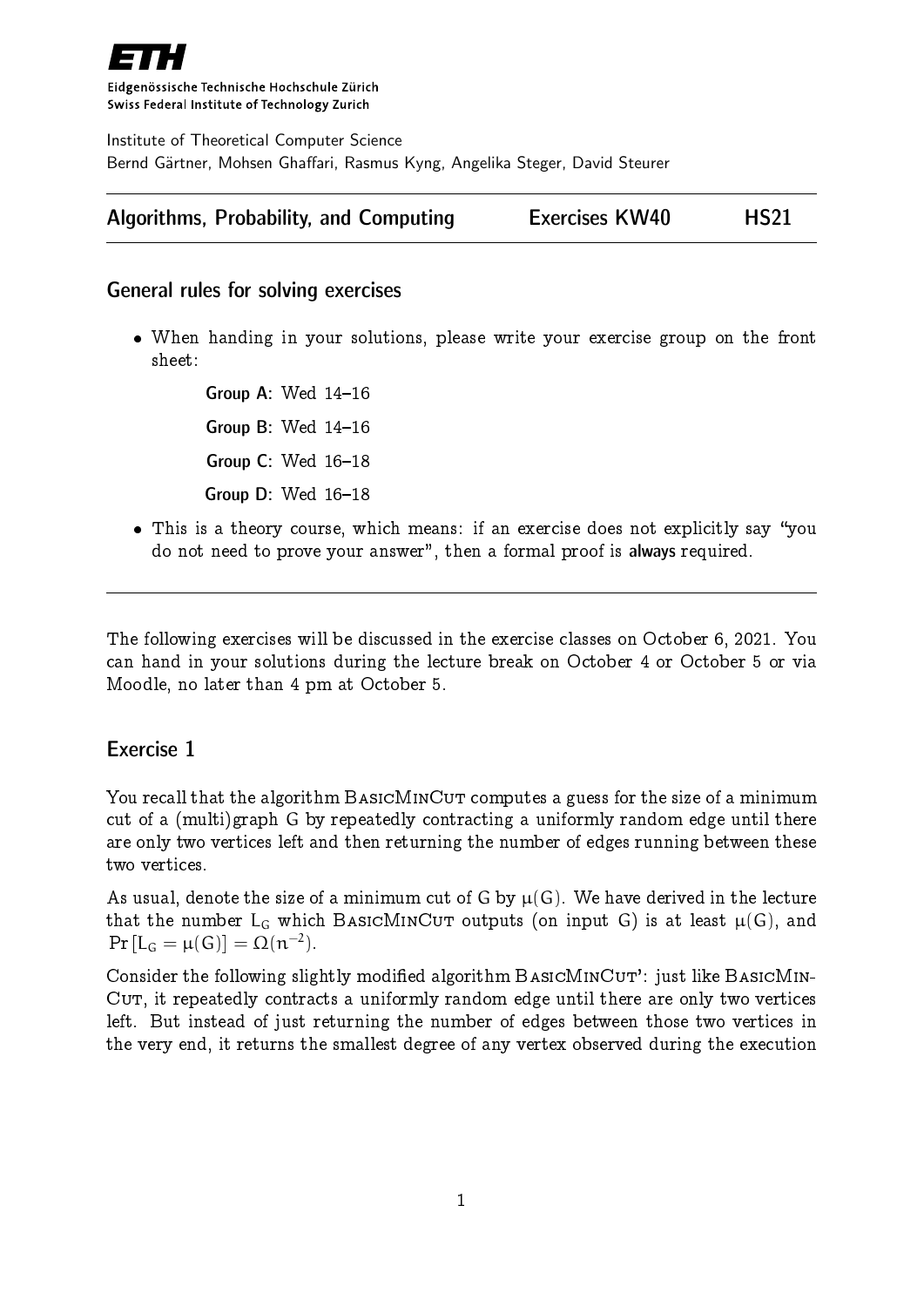of the algorithm. That is if  $G_0, G_1, G_2, \ldots, G_{n-2}$  is the sequence of graphs encountered, with  $G_0 = G$  and  $|V(G_{n-2})| = 2$ , it returns

$$
L_G \mathrel{\mathop:}= \min_{0 \leq i \leq n-2} \ \min_{\nu \in V(G_i)} \ \deg(\nu).
$$

Prove that

- (a) BASICMINCUT' can be implemented so as to run in time  $\mathcal{O}(n^2)$ ,
- (b)  $L_G > \mu(G)$  always holds,
- (c) for any fixed  $\alpha > 0$ , the sucess probability

$$
p_{\alpha}(n) := \min_{G \text{ a graph on } n \text{ vertices}} Pr [L_G \leq (1 + \alpha)\mu(G)]
$$

satisfies the recurrence

$$
p_{\alpha}(n) \ge \left(1 - \frac{2}{(1+\alpha)n}\right) p_{\alpha}(n-1).
$$

Using (c), one can prove that for any fixed  $\alpha>0,$   $p_\alpha(n)\in \Omega(n^{\frac{-2}{1+\alpha}}),$  but this is just calculation and we do not ask you to do this here.

### Exercise 2

Prove that a connected (multi)graph G on  $\mathfrak n$  vertices cannot have more than  $\binom{\mathfrak n}{2}$  $\binom{n}{2}$  minimum cuts.

#### Exercise 3

Let  $(V, E)$  be an undirected graph. For every subset of vertices S we associate the cut  $C(S) := E(S, V \setminus S)$ . Define a function  $f : 2^V \to \mathbb{R}$  by  $f(S) := |C(S)|$  for  $S \subseteq V$ . In other words  $f(S)$  is the size of the cut  $C(S)$ .

(a) Show that the function f is sub-modular, meaning that

$$
f(A \cap B) + f(A \cup B) \le f(A) + f(B), \quad \forall A, B \subseteq V.
$$

- (b) Let A, B  $\subset$  V be sets so that  $C(A)$  and  $C(B)$  are minimum cuts<sup>[1](#page-1-0)</sup> and suppose that  $A \cap B \neq \emptyset$  and  $A \cup B \neq V$ . Prove that in this case, also  $C(A \cap B)$  and  $C(A \cup B)$ must be minimum cuts of G.
- (c) For two vertices  $s, t \in V$  and a nonempty pure subset  $S' \subset V$ ,  $C(S')$  is a s-t-cut if  $s \in S'$  and  $t \in V \setminus S'$ . A s-t-cut  $C(S')$  is called minimum if  $|C(S')| \leq |C(S'')|$  for all s-t-cuts  $C(S'')$ . Let  $S \subset V$  be such that  $C(S)$  is a minimum s-t-cut,  $s \in S$  and  $|S|$  is as small as possible with the first two properties. Show that S is unique.

<span id="page-1-0"></span><sup>&</sup>lt;sup>1</sup>For a nonempty pure subset S of V, C(S) is a minimum cut if  $f(S) = \min_{S' \subset V, S' \neq \emptyset} f(S')$